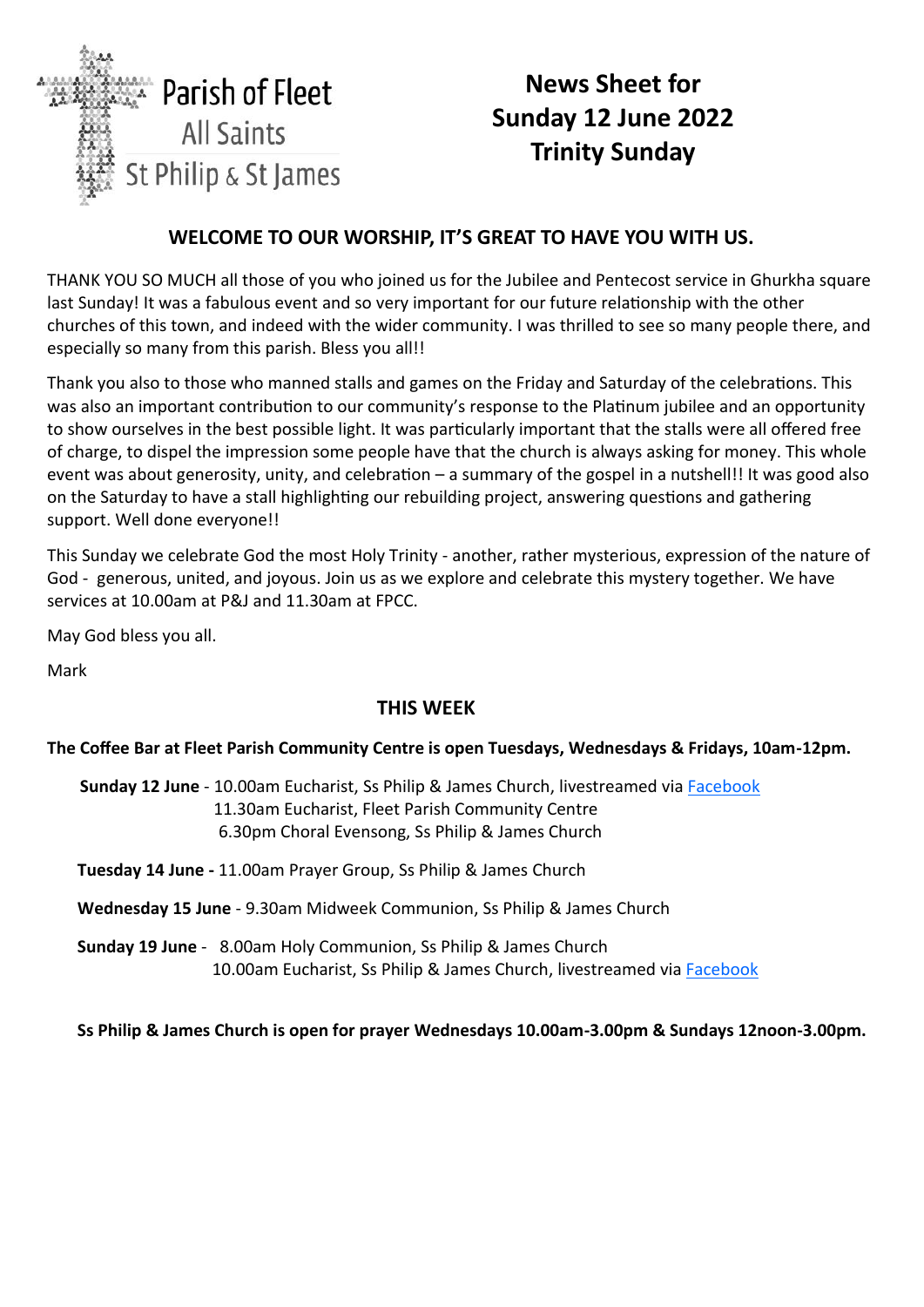## **PRAYERS FOR SUNDAY 12 JUNE - TRINITY SUNDAY**

**TODAY'S COLLECT** Almighty and everlasting God, you have given us your servants grace, by the confession of a true faith, to acknowledge the glory of the eternal Trinity and in the power of the divine majesty to worship the Unity: keep us steadfast in this faith, that we may evermore be defended from all adversities; through Jesus Christ your Son our Lord, who is alive and reigns with you, in the unity of the Holy Spirit, one God, now and for ever.

**PRAYER AFTER COMMUNION** Almighty and eternal God, you have revealed yourself as Father, Son and Holy Spirit, and live and reign in the perfect unity of love: hold us firm in this faith, that we may know you in all your ways and evermore rejoice in your eternal glory, who are three Persons yet one God, now and for ever.

## **PLEASE REMEMBER IN YOUR PRAYERS THIS WEEK . . .**

**Those in urgent need of our prayers including…** Alona Beauchamp, Jean Belgrove, Melanie Brant, Chris Butterfield, Angus Cairns, Carol Paton, Peter Rogers, Tyler Thompson, Lucy Tyler, Barbara Willis, Clare and family, Phillip.

**Members of our extended church family in need of our continuing prayers...** Matthew Allen, Gladys Barber, Marion Brown, Dilys Denney, David & Yvonne Dunk, Joan Hall, Alan Harvey, Dexter Heard, Michael Heard, Tony Holbeche, Sue Huddie, Garth Kellett, Bonnie Lewis, Sheila O'Connor, Gill Page, Matthew Parkes, John Simson, Michael Standen, Dee Stephenson, Eileen Taylor, Erica Taylor, Jean Thomas, John Tillyer and Molly Wilson.

#### **Those who have died recently** William King.

**Those from our two memorial books whose anniversaries fall at this time…** Heather Buss, Eveline Lewis, Olive Welford, Ken Peacock, Helena Townsend, Sandra Bolger, Angela Wigram.

## **PRAYER DIARY FOR WEEK BEGINNING 12 JUNE 2022**

**Meditation** 'It is better to walk alone, than with a crowd going in the wrong direction' *Herman Siu.*

**We give thanks for** those who are helping us to value the created world and to learn how to take better care of it.

**Please pray…**

**Mon -** For our Archdeacon, Paul Davis, as he visits us today.

**Tues -** For those suffering from depression.

**Wed** - For those who work in financial services.

**Thurs -** For the people of Ethiopia and the Sudan.

**Friday -** For those who work in Church House, our diocesan HQ, still enduring times of change and uncertainty.

**Sat -** For those who work in tourism, catering and hospitality, including those who serve in our coffee bar.

**Sun** - For all those working on the rebuilding of All Saints Church.

**ALL WEEK -** For those who live in Minley Grove, Minley Road, Monks Rise, Montrose Close, Morelands Close, New Barn Close, Newlands.

## **READINGS FOR SUNDAY 12 JUNE**